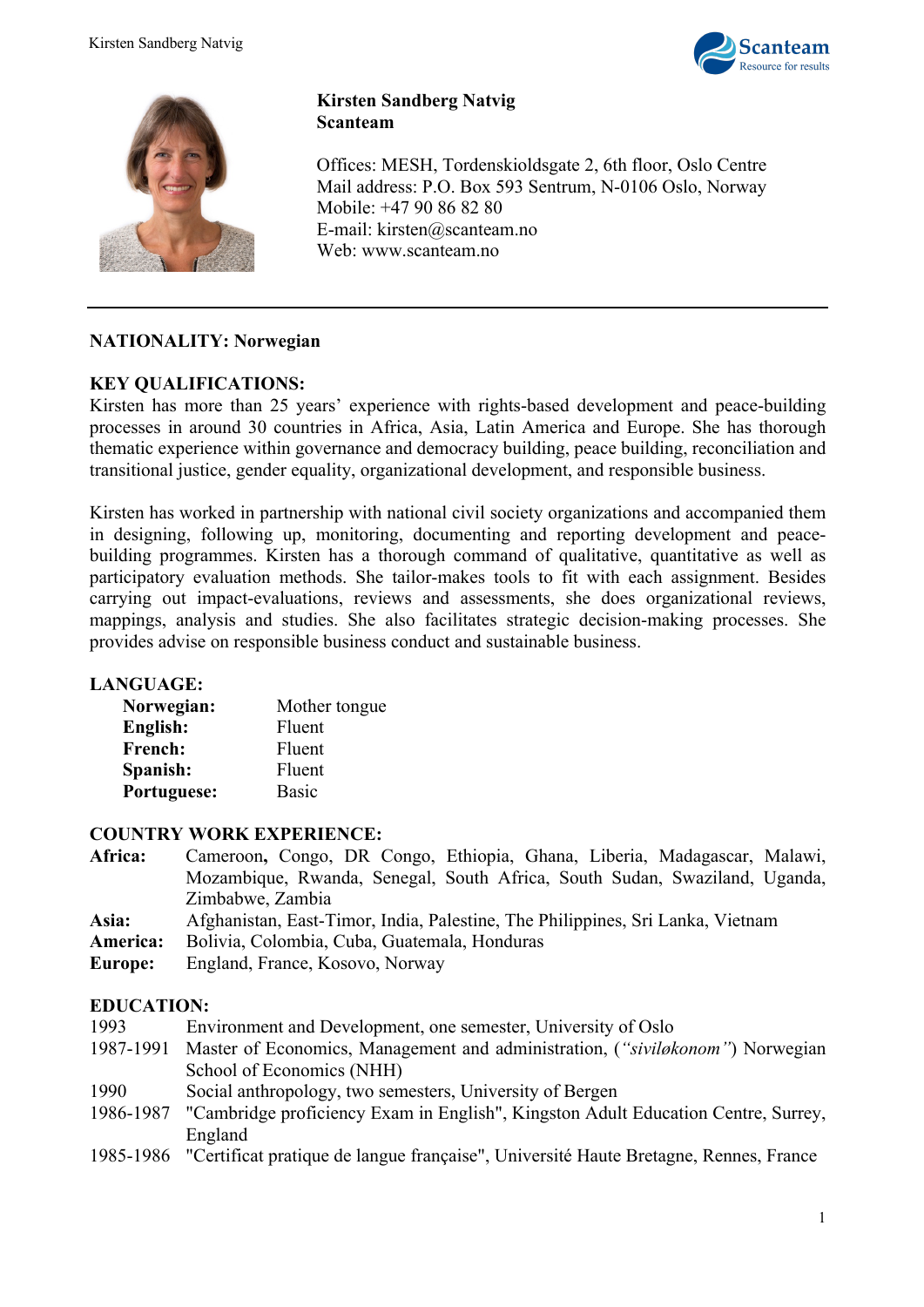

# **EMPLOYMENT:**

#### 2013- **Scanteam / Responsible Business Advisors, Oslo** *Senior consultant and senior partner*

(For assignments, see "Consultancies" below)

# 2018-2019 **VID Specialized university, Oslo**

#### *Guest lecturer*

Teaching topics within *Organizational strengthening* and *Evaluations* for Master level students of "Valuebased Leadership".

#### 2016 **Norwegian Forum for Environment and Development (ForUM), Oslo**

Part-time coordinator for ForUM´s working group on Responsible Business Conduct. Coordination of 25 Norwegian civil society organizations´ lobby and advocacy work with regard to international and national regulatory frameworks for responsible business conduct of Norwegian companies abroad.

# 2012-2013 **Norwegian Confederation of Trade Unions (LO-Norway), International Department**

*Advisor - Africa*

- Programme coordinator for strengthening the labour movement in seven African countries (Uganda, Zambia, Zimbabwe, Malawi, Swaziland, Mozambique, Ghana), both of the national labour centres/congresses and their affiliated unions.
- Coordination of LO-Norway´s "Oil for Development"-programmes (Uganda, Ghana, Mozambique, Tanzania)

# 2004-2012 **Caritas Norway, Humanitarian Organization of the Catholic Church,**

*Advisor*

Design, coordination and monitoring of long term development programmes implemented by partner organisations in Colombia, Honduras, East-Timor, India, the Philippines, Sri Lanka, and Vietnam.

#### 2003 **NORAD, Section for business development**

*Advisor*

Business development and job creation, micro-finance, small and medium enterprises.

#### 2002-2003 **Sri Lanka Monitoring Mission, Sri Lanka**

Seconded by Norwegian Refugee Council to the Norwegian MFA *Finance Manager of Head Quarter; Deputy Head of Office in field office in Vavuniya*  Facilitation of dialogue between the two parties at war. Reception of and enquiry into complaints about violations of the cease fire agreement.

#### 2000-2002 **Norwegian People´s Aid, Rwanda**

*Financial and Administrative Manager*

- Strategic planning, human resource management and staff development, financial planning and reporting, logistics, administration and gender equality of the country programme and offices with a total of 60 local employees within the health sector, justice sector and civil society strengthening.
- Programme coordinator for UNHCR funded reconciliation programme "Imagine Coexistence".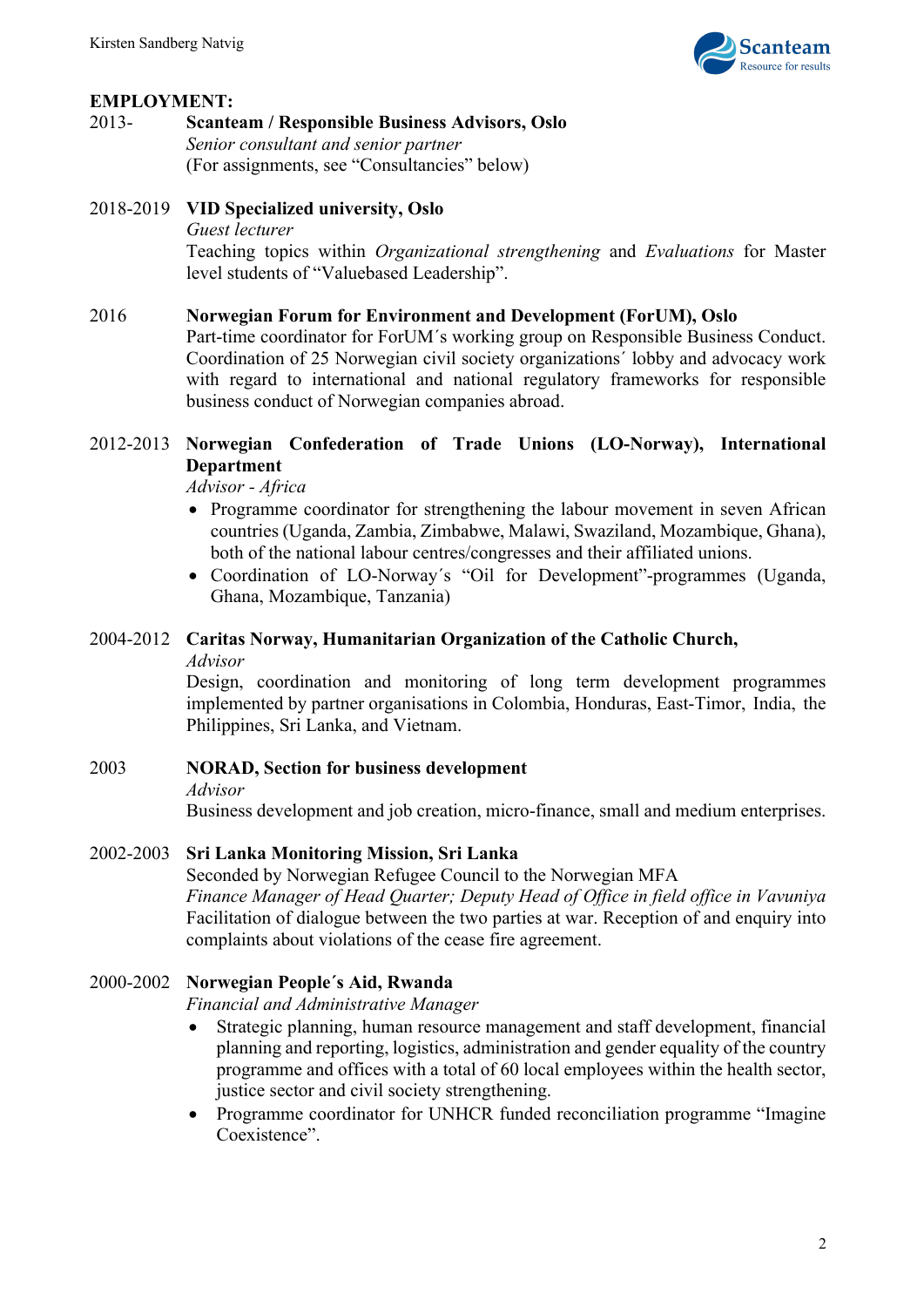

# 1998- 2000 **NORCOOP, The Royal Norwegian Society for Development**

*Project coordinator*

Coordination of development projects in partnership with the cooperative movement in Senegal, Palestine, Guatemala. Organizational strengthening, Strengthening of women´s opportunities and participation, Peace and Reconciliation.

1997- 1998 **Save the Children Norway, Marketing department, Oslo.**  *Project manager* Design of marketing, communication and fundraising activities.

1996-1997 **Project leader for the establishment of a Fair Trade labelling system in Norway** *Initiator*

Fundraising, mobilizing and recruiting project owners, carrying out market study and awareness raising campaign. (The Max Havelaar Foundation Norway, now Fairtrade Norway, was established June 1997: www.fairtrade.no)

# 1994-1996 **Foundation for Alternative Trade, Norway**

*Import manager / Project Coordinator*

# **CONSULTANCIES (Client in parenthesis): 2022**

- Project leader for meta-evaluation of lessons learnt from 16 organizational Reviews of Digni's member organizations 2018-2021 (Digni).
- Evaluation of Digni's framework agreement with three member organizations (Digni).

# **2021**

- Team leader of case studies from Colombia, Afghanistan and Nordic Women Mediators Network of Norwegian assistance towards the Women, Peace and Security agenda 2000-2020 (Norad).
- Quality Assuror for Ipsos of mapping of unethical pressure towards staff and politicians at municipal level (The Norwegian Association of Local and Regional Authorities - KS).
- Team member with Conow of evaluation of funding programme for art and culture "BarentsKult" (Barent's Secretariat).
- Team leader of review of "Indo-Norwegian cooperation on higher education" (Royal Norwegian Embassy in Delhi).
- Team member for mapping of Women Peace and Security funding by Norway between 2000 and 2020 (Norad).

# **2020**

- Advisor on results-based management system for project on trafficking (United Nations Association of Norway).
- Team leader for mid-term review of project in Eurasia "PEACE for Human Rights Defenders: Protect, Empower, Advocate, Connect and Engage" (Human Rights House Foundation).
- Team leader for end term evaluation of "Strategic Partnership for Garment Supply Chain Transformation 2016-2020" funded by the Dutch Ministry of Foreign Affairs "Dialogue and Dissent"-framework (Fair Wear Foundation).
- Team leader for research on ways of protecting local politicians against hate crime, in collaboration with Ipsos and Lund&Co (The Norwegian Association of Local and Regional Authorities - KS).
- Team leader for human rights risk analysis for businesses based in Bergen (Bergen) municipality).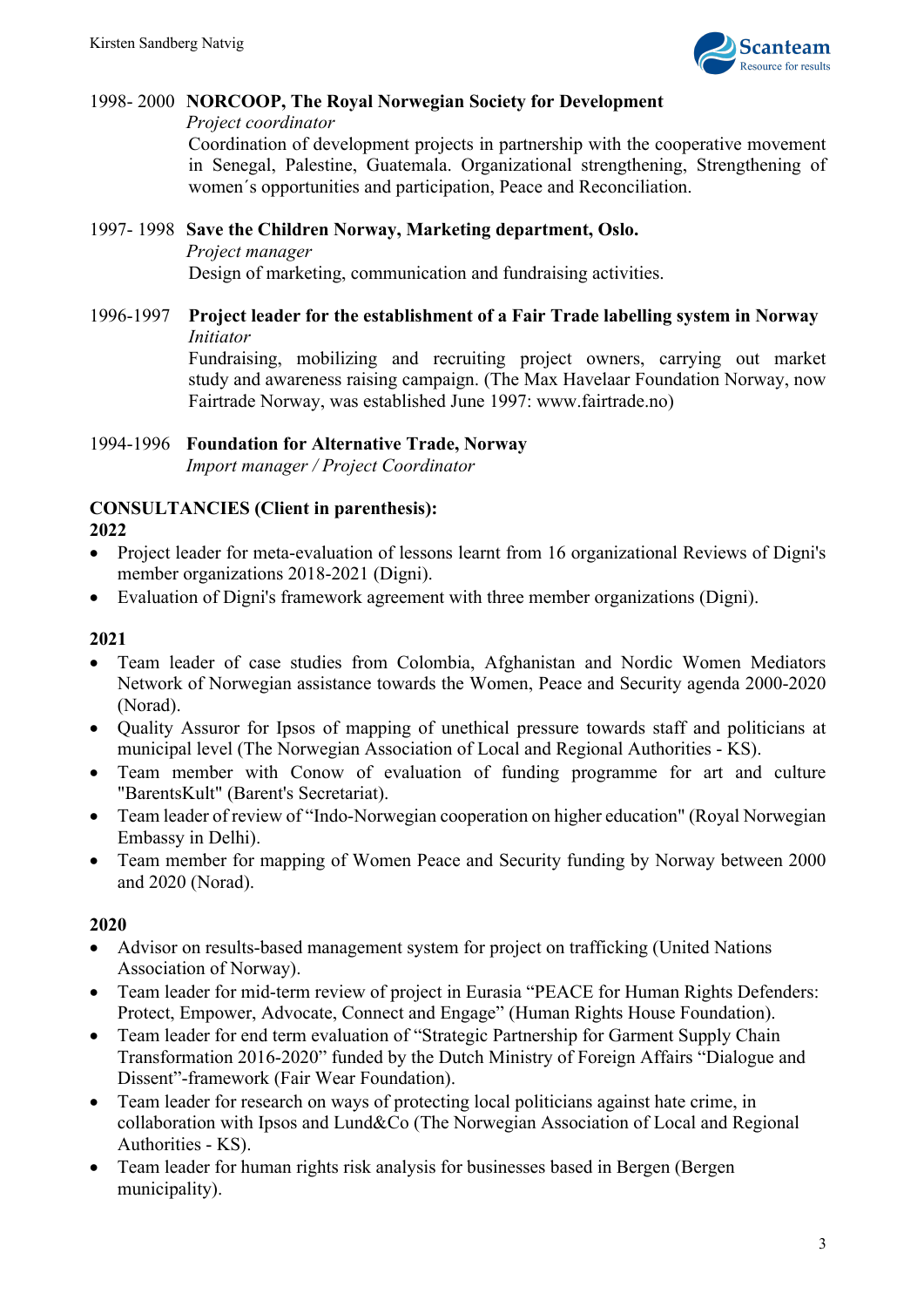

- Team leader and co-author for Norad Report 01/2020: Addressing risks in Trust Funds: lessons learned and possible responses (Norad).
- Author of Country Evaluation Brief for Colombia 2013-2019 for Norad (Particip).
- Strategic advisor with regard to establishing results-based management system (United Nations Association of Norway).
- Strategic advisor on project management (Mercy Ships Norway).
- Quality assuror of evaluation of Human Rights programme in North Caucasus (Human Rights House Foundation).

# **2019**

- Project leader for Ipsos for gender equality analysis (Save the Children Norway).
- Quality Assuror of evaluation of research programme in Russia (NUPI).
- Head of process facilitation for Ipsos on improved patient experience for patients with an ALS diagnosis (Norwegian Directorate of Health).
- Head of study for Ipsos on how to prevent and tackle hate crime towards local politicians (The Norwegian Association of Local and Regional Authorities - KS).
- Advisor on result-based management system (Norwegian Human Rights Fund).
- Advisor on result-based management system (Mercy Ships Norway).
- Quality assurer for Ipsos for evaluation of regional centres for support to next of kin of substance abusers (Norwegian Women's Public Health Association).
- Head of review of organizational development capacity within the Digni membership (Digni).
- Head of research and policy brief concerning a product based exclusion criteria for defence material as part of the Norwegian Pension Fund-Global's investment portfolio (FIVH).

# **2018**

- Head of Organizational Review Stefanusalliansen (Digni).
- Head of Financial review of Human Rights House Foundation (HRHF).
- Team member of research and policy brief on principle of Private Finance First (Norwegian Forum for Environment and Development – ForUM).
- Team member of evaluation of the Norwegian cooperation with the Colombian security forces, with focus on measuring results (Royal Norwegian Embassy to Bogotá).
- Quality Assuror of midterm review of "Civil responsibility in a changing world" in Russia (NUPI).
- Head of evaluation of the Norwegian Human Rights Fund's "Support to local organizations and strategy implementation". Measuring how the fund has strengthened vulnerable and marginalised human rights defenders. (NHRF).
- Team member of assessment of vulnerability to corruption in multi-donor funding mechanisms (Christian Michelsen Institute).
- Course leader for results based management project design for Rafto Foundation for Human Rights (Rafto Foundation).
- Course leader for results based management project design for PRIO researchers (PRIO).
- Head of organisational, financial and performance review of KMM (Norway) and Ker Yaakaar (Senegal). (Report in French) (Digni).

# **2017**

• Head of Review of four ongoing projects under the Rural Development Programme in conflict zones in South Sudan. Field visits. Participatory SWOT analysis. (Norwegian People's Aid).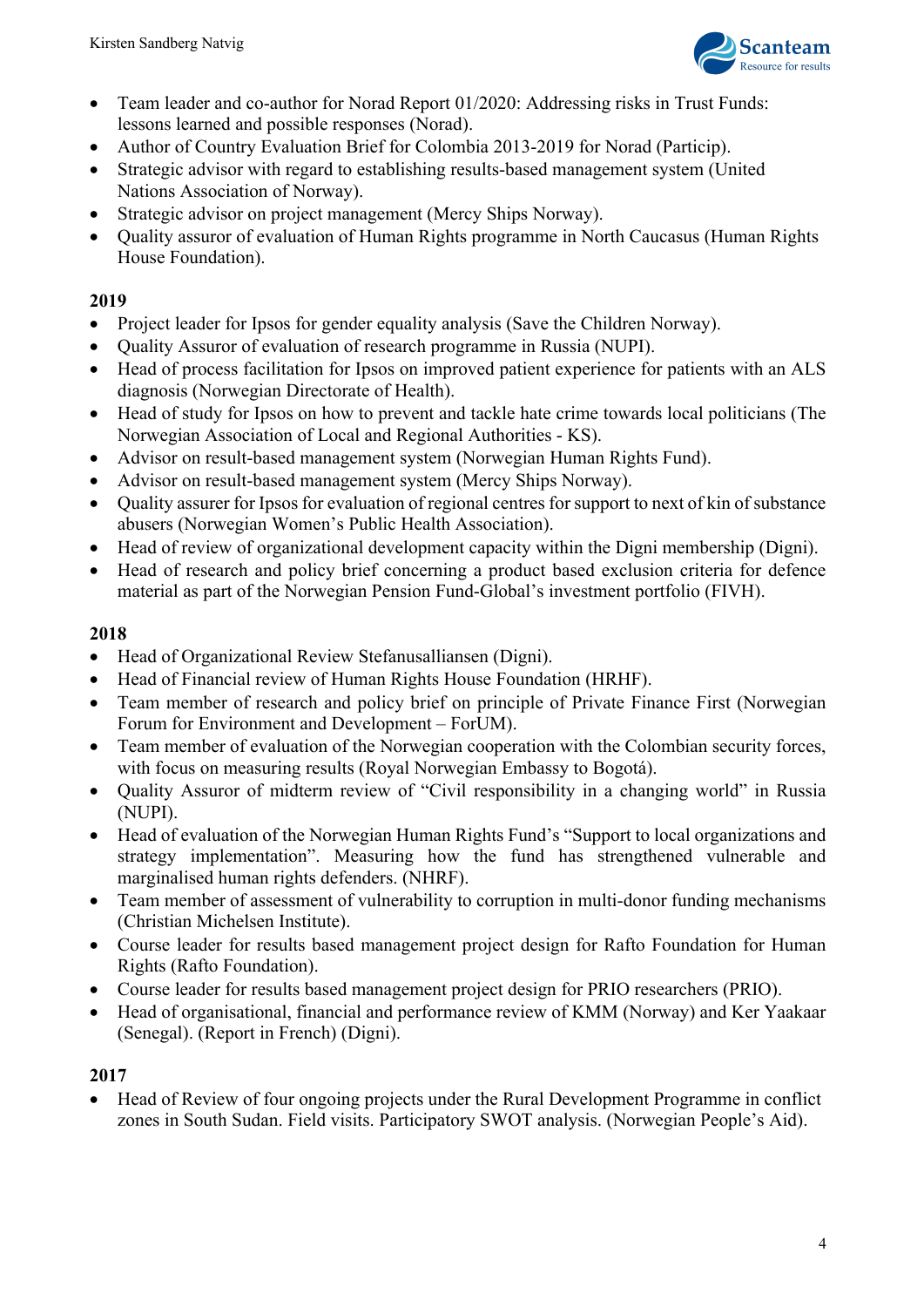

- Head of midterm evaluation of the Rafto Foundation. Measuring how the Rafto Prize contributes to increased recognition and attention of its laureates (Rafto Foundation).
- Team member of External Review of Afghanistan Rehabilitation Trust Fund (World Bank /ARTF).
- Team member of Evaluation of the "Trondheim Conferences on Biodiversity" in collaboration with Conow. Measuring how the conferences have influenced global policy makers on biodiversity (Norwegian Environmental Agency).
- Advisor on proposal- and report-writing for development projects (JOIN).
- Course leader for writing terms of reference for evaluations (FOKUS).
- Advisor for Political Risk Analysis for a supplier company to the petroleum sector in Ghana (BDO).

# **2016**

- Head of Review of Norad-funded Framework agreement between Digni and three member organizations. Literature review, survey, full day participatory workshop (Digni).
- Moderator during conference on Decent Work and Responsible Business Conduct (LO-Norway).
- Facilitator of participatory process to design global programme monitoring tools. Design and facilitation of a three-day workshop (LO-Norway).
- Head of evaluation of FOKUS 1325 Programme "Get the women to the table", Sri Lanka and Colombia. Measuring the programme's contribution to the strengthening of national women's movements for female influence in the peace-process and transitional justice processes. (FOKUS-Norwegian Forum for Women and Development).
- Head of final evaluation of Norad-funded Community Integrated Education Programme in Liberia. Measuring results, including attitude change among parents to education. (Norwegian Mission Alliance).

https://www.norad.no/globalassets/import-2162015-80434-am/www.norad.no-

ny/filarkiv/ngo-evaluations/mid-term-evaluation-of-community-integrated-educationprogram-ciep.pdf

#### **2015**

- Team member of Organizational reviews of Norad-funded Plan Norway and WWF Norway. Quantitative and qualitative system´s review of organizational structure and governance, value added, money flow and financial management, results management and results achieved (Norad).
- Head of Organizational review of Norad-funded Norwegian Mission Society with field mission in Cameroon. Organizational capacity assessment, system´s review, value added diagnostic, financial management, effectiveness and money flow review (Digni).
- Head of Programme-evaluation of Norad funded "Decent work in the petroleum sector" including political economy analysis and measuring results on the enhancement of occupational health and security on the work places. Field work in Ghana, Mozambique, Cuba, Bolivia (LO-Norway).
- Team member assessment of donor experiences in Colombia (NOREF/NMFA).
- Facilitator for development of Norad-funded inclusive education programme in Madagascar for the Malagasy Lutheran Church and the Norwegian Mission Society. Two three days workshops, field visits, on-site training on programme-design (Digni).
- Head of Organizational review and evaluation of the Norwegian Ecumenical Peace Platform. Organizational capacity assessment. Measuring results, including whether inter-religious dialogue in South Sudan and Great Lakes region had contributed to a peace-building mind-set within the churches and in society at large. (Christian Council of Norway).
- Head of Evaluation of the Norad-funded *"Projet des droits des femmes au sein de l´église et la societé au Congo"* in partnership with The Mission Covenant Church of Norway (DNM).